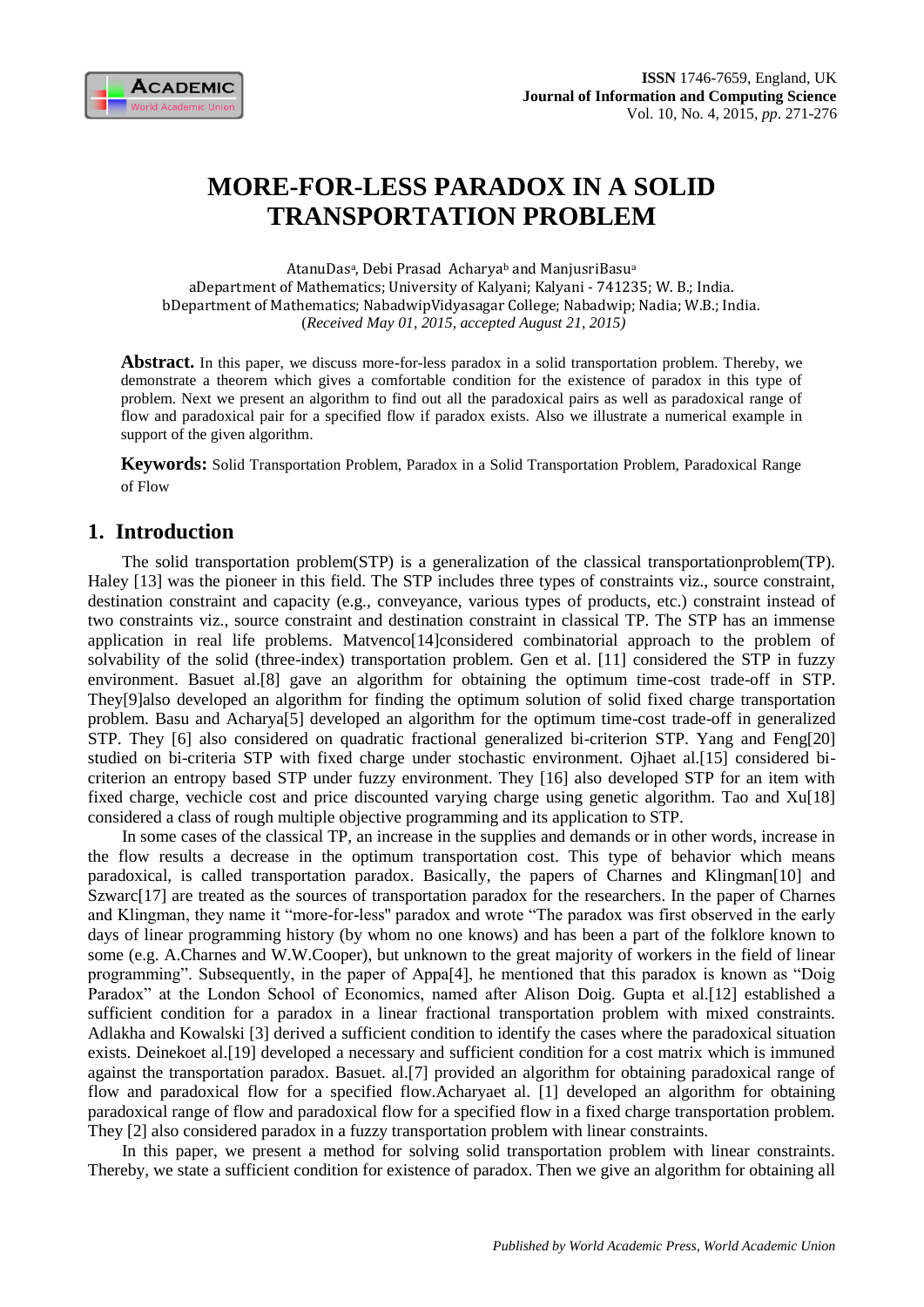paradoxical pairs, paradoxical range of flow and paradoxical pair for a specified flow in such type of problem. We also justify the theory by illustrating a numerical example.

## **2. Problem Formulation**

In this paper, our goal is to obtain a transportation plan which satisfies all required demands and minimizes the overall transportation cost of the problem:

$$
P_1: \quad Min \, Z = \, \sum\nolimits_{i=1}^m \sum\nolimits_{j=1}^n \sum\nolimits_{k=1}^l p_{ijk} x_{ijk}
$$

subject to the constraints,

$$
\sum_{j=1}^{n} \sum_{k=1}^{l} x_{ijk} = a_i \ \forall \ \ i \in I = (1, 2, 3, \dots, m)
$$
\n
$$
\sum_{i=1}^{m} \sum_{k=1}^{l} x_{ijk} = b_j \ \forall \ \ j \in J = (1, 2, 3, \dots, n)
$$
\n
$$
\sum_{i=1}^{m} \sum_{j=1}^{n} x_{ijk} = c_k \ \forall \ \ k \in K = (1, 2, 3, \dots, l)
$$
\n
$$
k) \in I \times I \times K
$$

and  $x_{ijk} \geq 0$   $\forall$   $(i, j, k)$ where,

 $x_{ijk}$  = the amount of k-th type of product transported from the i-thorigin to the j-thdestination,

 $p_{iik}$  = the cost involved in transporting per unit of the k-th type of product from the i-thorigin to the jthdestination,

 $a_i$  = the number of units available at the i-thorigin,

 $b_i$  = the number of units required at the j-thdestination,

 $c_k$  = requirement of the number of units of the k-th product.

Hence this problem consists of  $m$  origins and  $n$  destinations along with  $l$  types of products. We assume that  $\sum_{i=1}^{m} a_i = \sum_{j=1}^{n} b_j = \sum_{k=1}^{l} c_k$  and  $a_i, b_j, c_k > 0$  for all i, j, k which is known as balanced STP. If the STP  $P_1$  is unbalanced then we convert it to a balanced STP by using dummy variables with zero cost.

Let  $X^{\alpha} = \{x_{ijk}^{\alpha} | (i, j, k) \in I \times J \times K \}$  be a basic feasible solution corresponding to the basis B of theproblem  $P_1$ , the corresponding value of the objective function  $Z^{\alpha} = \sum_{i=1}^{m} \sum_{j=1}^{n} \sum_{k=1}^{l} p_{ijk} x_{ijk}^{\alpha}$  and the flow  $F^{\alpha} = \sum_{i \in I} a_i = \sum_{j \in J} b_j = \sum_k$ 

**Definition 2.1.** The pair  $(Z^{\alpha}, F^{\alpha})$  is called the **cost-flow pair** corresponding to the feasible solution  $X^{\alpha}$ .

**Condition of optimality**: The condition of optimality of the problem  $P_1$  is  $p'_{ijk} = (u_i + v_j + w_k)$  $p_{ijk} \leq 0$  for all  $(i, j, k) \notin B$ , where  $u_i, v_j, w_k$  are the dual variables corresponding to the basis B such that  $p_{ijk} = (u_i + v_j + w_k)[11].$ 

Let  $Z^0 = \sum_{i=1}^m \sum_{j=1}^n \sum_{k=1}^l p_{ijk} x_{ijk}^0$  and  $F^0 = \sum_{i \in I} a_i = \sum_{j \in J} b_j = \sum_{k \in K} c_k$  be the optimum cost and flow respectively corresponding to the optimum solution $X^0 = \{x_{i j k}^0 | (i, j, k) \in I \times J \times K\}$ .

**Definition 2.2In a STP, if we can obtain flow**  $F^1 > F^0$  **with cost**  $Z^1 < Z^0$  **then we say <b>paradox** occurs.

**Definition 2.3** The pair  $(Z^1, F^1)$  is called the **paradoxical cost-flow pair** if paradox exists.

**Definition 2.4**A cost-flow pair  $(Z^2, F^2)$  is called an **improved paradoxical cost-flow pair** if  $Z^2 < Z^1$ and  $F^2 > F^1$ .

**Definition 2.5**The paradoxical cost-flow pair  $(Z^*, F^*)$  where  $(Z^i, F^i)$ ,  $1 < i < g$ , such that  $Z^i$  $Z^{i-1}$  and  $F^i > F^{i-1}$   $\forall i$  be all paradoxical cost-flow pairs and  $Z^* = Z^g$  and  $F^* = F^g$ , is called the **best paradoxical cost-flow pair**.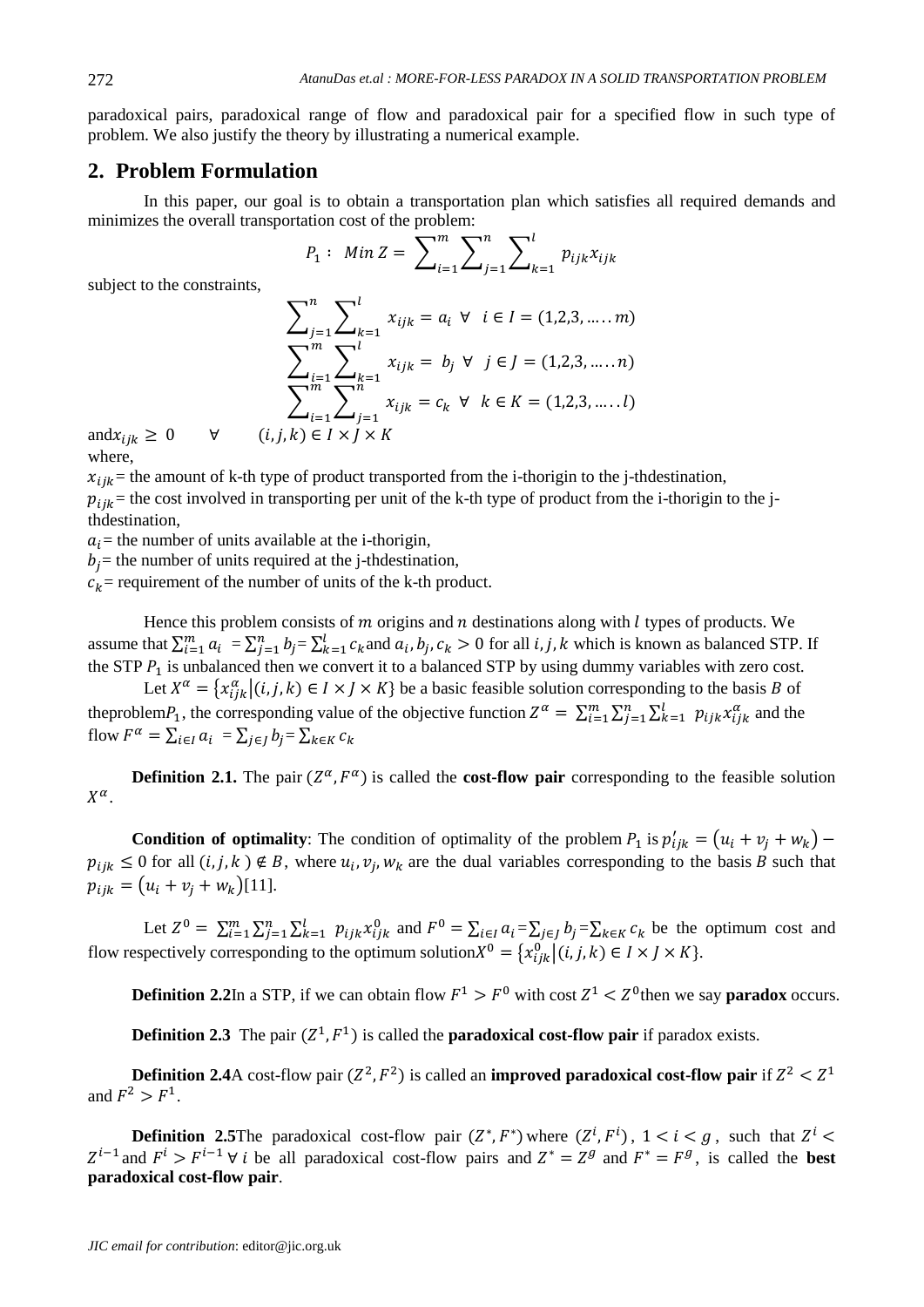**Definition 2.5** The pair  $[F^0, F^*]$  is defined as **paradoxical range of flow**.

**Theorem 2.1.** The sufficient condition for the existence of paradoxical solution of the problem  $P_1$  is thatif  $\exists$  at least one cell $(r, s, t) \notin B$  in the optimum table of  $P_1$ where  $a_r, b_s$ and  $c_t$ are replaced by  $a_r + q, b_s + q$ and $c$ q respectively  $(q > 0)$ then  $(u_r + v_s + w_t) < 0$ .

**Proof:**Let  $(Z^0, F^0)$  be the optimum cost-flow pair corresponding to the optimum solution  $X^0$  $\{x_{ijk}^0 | (i,j,k) \in I \times J \times K\}$  of the problem  $P_1$ . The dual variables  $u_i$ ,  $v_j$  and  $w_k$  satisfy the equation p  $(u_i + v_i + w_k) \forall (i, j, k) \in B.$ 

Then

$$
Z^{0} = \sum_{i} \sum_{j} \sum_{k} c_{ijk} x_{ijk}^{0}
$$
  
=  $\sum_{i} \sum_{j} \sum_{k} (u_{i} + v_{j} + w_{k}) x_{ijk}^{0}$   
=  $\sum_{i} \sum_{j} \sum_{k} x_{ijk}^{0} y_{ij} + \sum_{j} \sum_{k} \sum_{k} x_{ijk}^{0} y_{ij} + \sum_{k} \sum_{k} x_{ijk}^{0} y_{kj} + \sum_{k} \sum_{k} x_{ijk}^{0} y_{ik} y_{ik}$   
=  $\sum_{i} a_{i} u_{i} + \sum_{j} b_{j} v_{j} + \sum_{k} c_{k} w_{k}$ ,  
and  $F_{c}^{0} = \sum_{i \in I} a_{i} = \sum_{j \in J} b_{j} = \sum_{k \in K} c_{k}$ 

Now, let 3at least one cell $(r, s, t) \notin B$ , where  $a_r, b_s$  and  $c_t$  are replaced by  $a_r + q, b_s + q$  and c grespectively  $(q > 0)$  in such a way that the optimum basis remains same, then the value of the objective function  $\hat{Z}$  is given by

$$
\hat{Z} = \sum_{i,i \neq r} a_i u_i + \sum_{j,j \neq s} b_j v_j + \sum_{k,k \neq t} c_k w_k + u_r (a_r + q) + v_s (b_s + q) + w_t (c_t + q)
$$
  
=  $[Z^0 + q(u_r + v_s + w_t)],$ 

The new flow  $\hat{F}$  is given by  $\hat{F} = \sum_{i \in I} a_i + q = \sum_{j \in J} b_j + q = \sum_{k \in K} c_k + q$ . Therefore  $\hat{F} - F^0 = q > 0$ .

Hence for the existence of paradox we must have  $\hat{Z} - Z^0 < 0$ . So the sufficient condition for the existence of paradox is that Heast one cell $(r, s, t) \notin B$  in the optimum table of  $P_1$  where  $a_r$ ,  $b_s$  and  $c_t$  are replaced by  $a_r + q$ ,  $b_s + q$  and  $c_t + q$  respectively (q> 0) then  $q(u_r + v_s + w_t) < 0$ , i.e.  $(u_r + v_s + w_t)$  $\theta$ .

Now we state two algorithms.

#### **Algorithm 2.1 To obtain all the paradoxical pairs.**

Step 1: Find the optimum cost-flow pair  $(Z^0, F^0)$  for the optimum solution $X^0$ . Step 2:  $i = 1$ . Step 3: Find all cells  $(r, s, t) \notin B$  such that  $(u_r + v_s + w_t) < 0$  if it exists, otherwise go to step 8. Step 4:  $F^i = F^i$ Step 5: Obtain  $X^i$  and  $Z^i$  corresponding to  $F^i$ . Write  $(Z^i, F^i)$ . Step 6:  $i = i + 1$ Step 7: go to Step 3. Step 8: Write the best paradoxical pair  $(Z^*, F^*) = (Z^i, F^i)$  for the optimum solution  $X^* = X^i$ . Step 9: End.

#### Algorithm 2.2 To obtain the paradoxical pair for a specified flow  $\bar{F}$ .

Step 1: Find the optimum cost-flow pair  $(Z^0, F^0)$  for the optimum solution  $X^0$ . Step 2:  $i = 1$ . Step 3: Find all cells  $(r, s, t) \notin B$  such that  $(u_r + v_s + w_t) < 0$ . Step 4:  $F^i = F^{i-1} + 1$ . Step 5: Obtain  $X^i$  and  $Z^i$  corresponding to  $F^i$ . Write  $(Z^i, F^i)$ .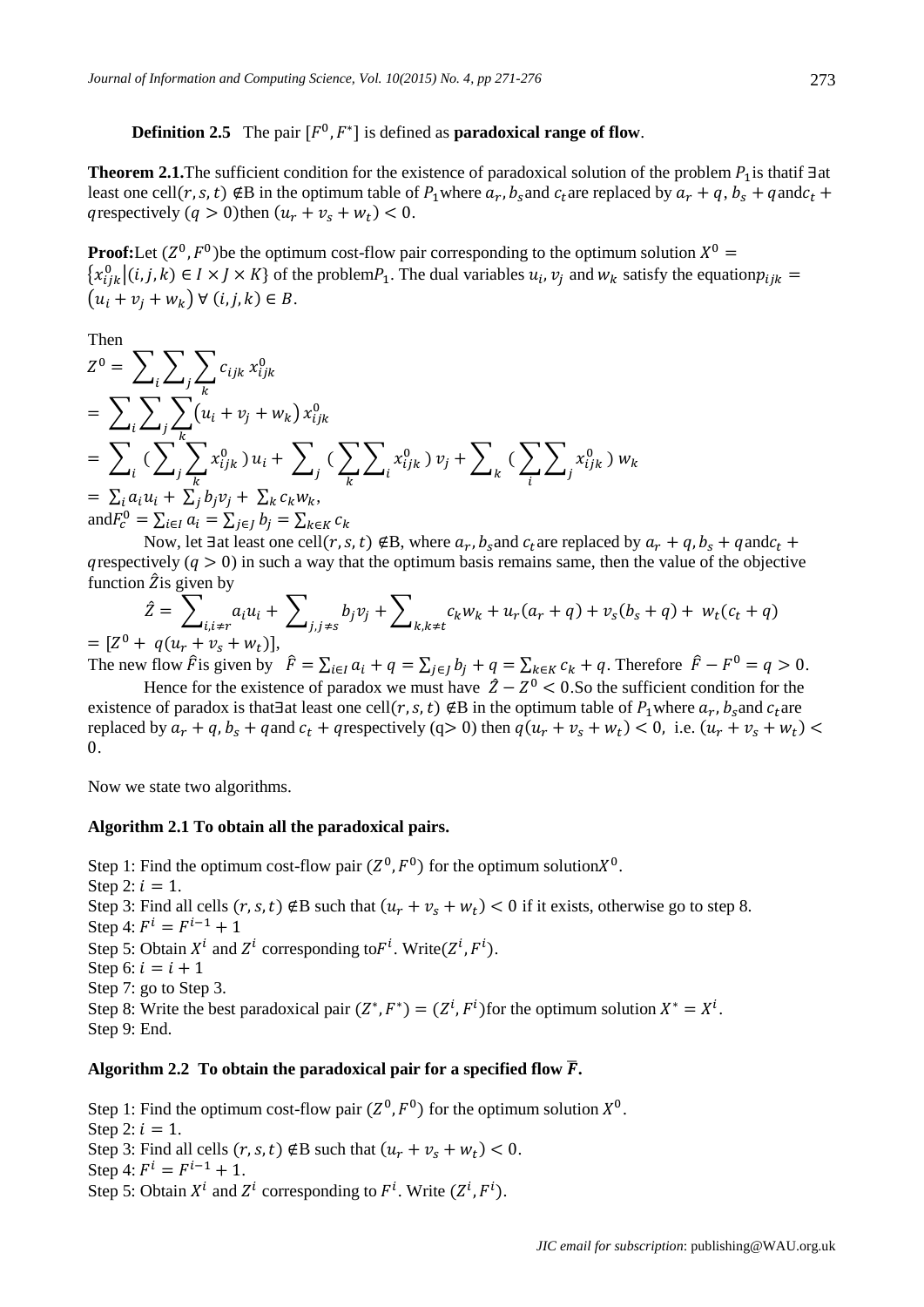Step 6: If  $\overline{F} = F^i$  go to step 9. Step 7:  $i = i + 1$ . Step 8: go to Step 3. Step 9: We write the paradoxical solution for a specified flow  $(\bar{Z}, \bar{F}) = (Z^i, F^i)$  corresponding to the optimum solution  $\overline{X} = X^i$ . Step 10: End.

## **3. Numerical Example**

We consider the following problem (Figure 1)



Figure 1: numerical example

Applying algorithm 2.1, the optimum cost-flow pair  $(Z^0, F^0) = (150,49)$  corresponding to the optimumsolution $X^0 = \{x_{111} = 2, x_{112} = 7, x_{213} = 4, x_{222} = 18, x_{131} = 13, x_{133} = 5\}$ (Figure 2).



#### Figure 2 : optimum solution

We get the cells  $(1,2,1)$ ,  $(1,2,3)$ ,  $(2,2,1)$  and  $(2,2,3)$  with respective costs 148, 149, 147 and 148. The paradoxical cost-flow pair  $(Z^1, F^1) = (147, 50)$  (Figure 3).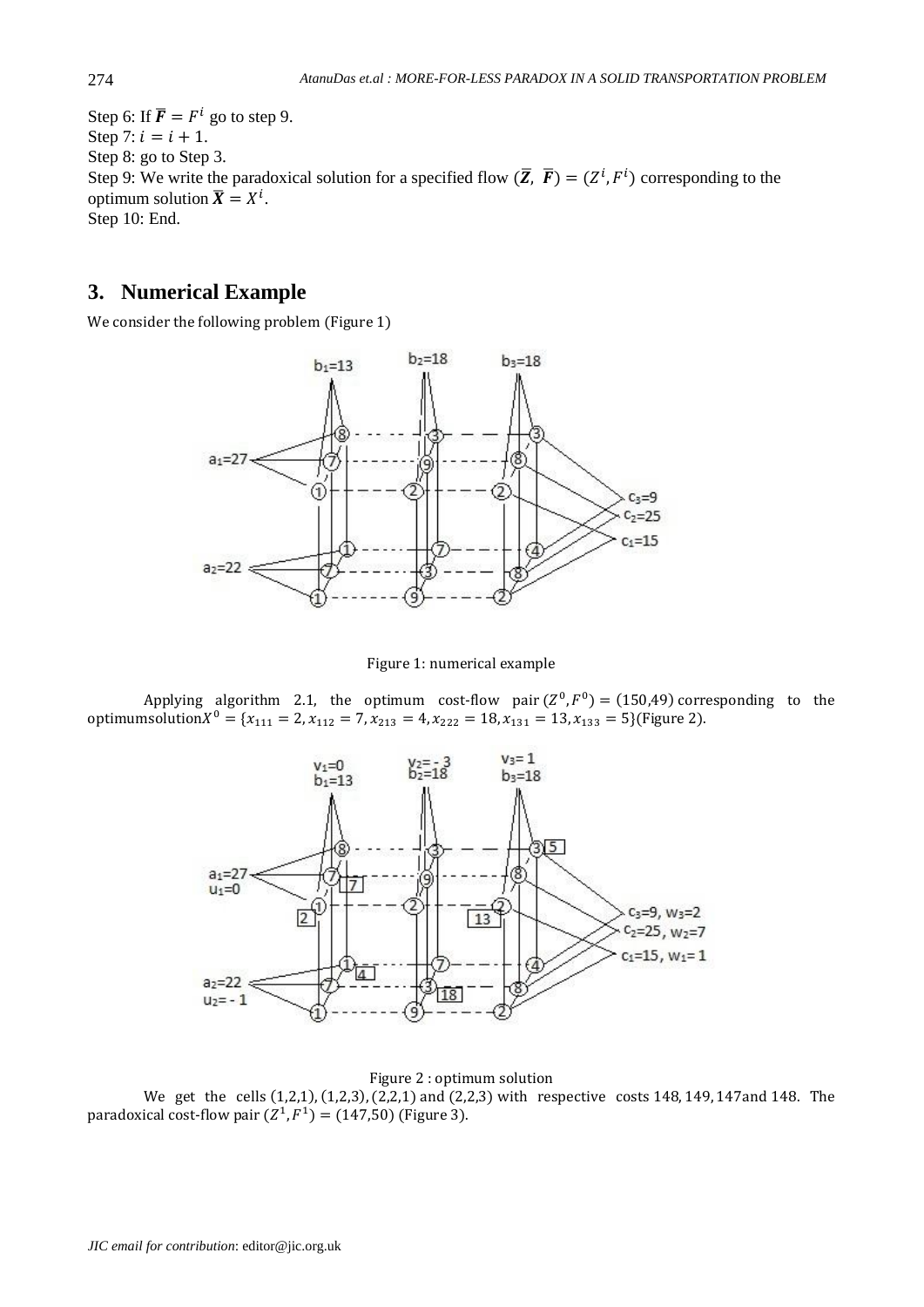





Figure 4 : best paradoxical solution

## **4. Conclusion**

In real life, we face many problems which belong to three dimensional (solid) rather than two dimensional classical transportation problem. Practically, paradox in a solid transportation problem may occur quite frequently. But till date, researchers do not give any attention in this area.

In this paper, we discuss a paradox (so called ``more-for-less'' paradox) in a solidtransportation problem. Thereby, we develop a new efficient algorithm for solving paradox in a solid transportation problem if paradox exists. In this procedure, we not only obtain the best paradoxical pair but also all the paradoxical pairs as well as the paradoxical pair for a specified flow. Today, calculation is very simple and not time taking if one solves this type of problem using mathematical software. The managers in decisions such as